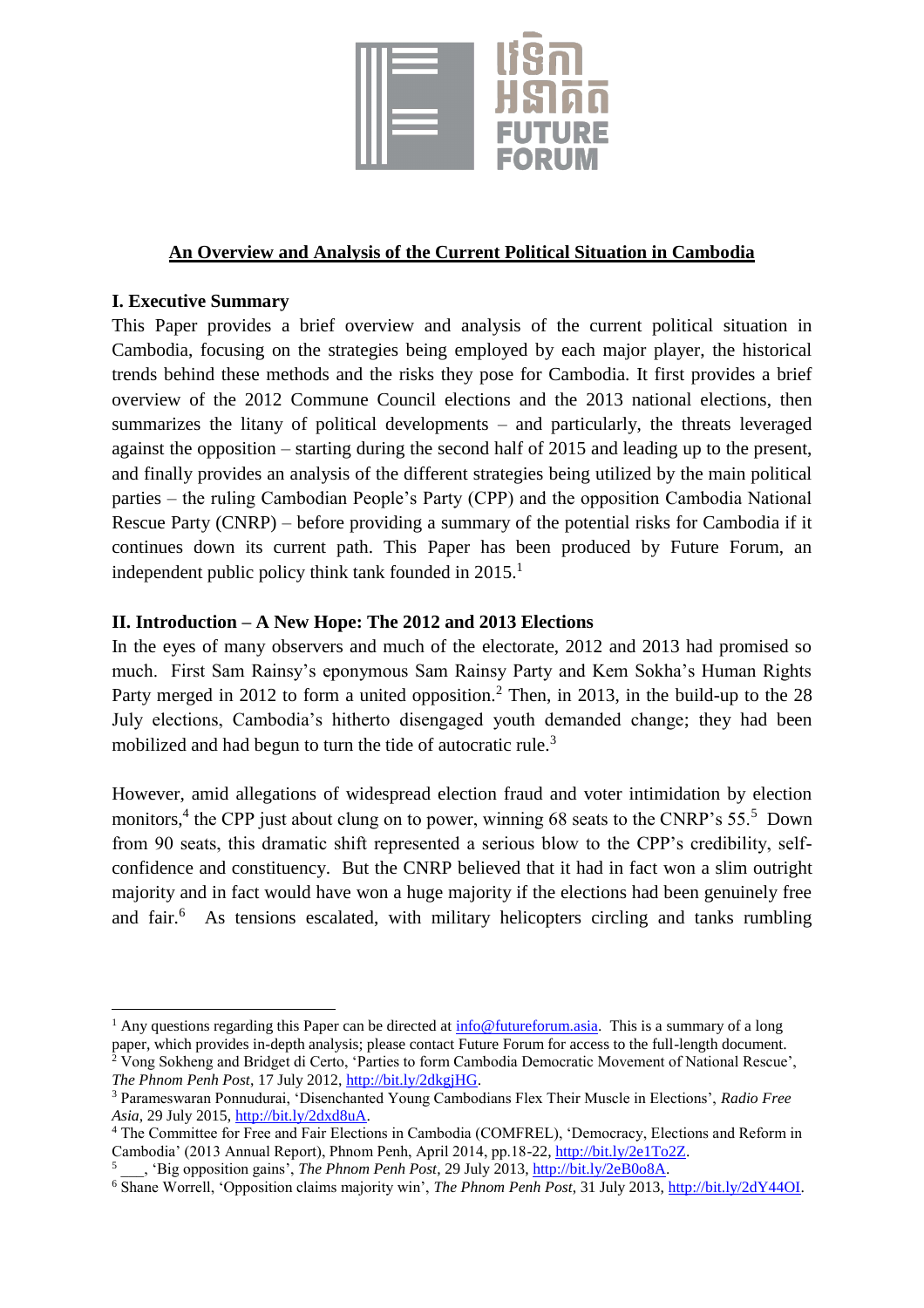ominously towards the capital, $^7$  the CNRP and its supporters challenged the official narrow victory of the ruling CPP by rallying unprecedented mass protests.<sup>8</sup>

Furthermore, the CNRP refused to take up its seats in the National Assembly unless its demands were satisfied: a thorough and independent investigation into election irregularities.<sup>9</sup> Despite an initial crackdown on 15 September 2013, when one man was shot dead and several seriously injured, $10$  the mass protests lasted several months relatively peacefully until early January  $2014$ ,  $^{11}$  when garment factory workers and unions joined forces with the CNRP.<sup>12</sup> At that point, the authorities lost patience: state security forces fired into a crowd of protesting garment workers, killing four people and injuring many more.<sup>13</sup> Furthermore, the authorities dispersed all CNRP supporters and activists from their base in Phnom Penh's Freedom Park, banned all street demonstrations, with the result that Sam Rainsy and Kem Sokha went into hiding.<sup>14</sup> The violence served its purpose: the protestors melted away; the CNRP was critically weakened and left strategically floundering.

On 22 July 2014, almost a year after the disputed elections, Sam Rainsy made a deal with Hun Sen to break the political deadlock.<sup>15</sup> The CNRP National Assembly representatives would end their ten-month parliamentary boycott, take up their seats and quietly drop their objections to the election results, sweetened by promises of electoral reform ahead of the 2018 elections and by prestigious National Assembly positions.<sup>16</sup> And so began the so-called "culture of dialogue," an attempt by the CPP and the CNRP to be more cooperative and less antagonistic towards each other, but one which imploded only a year later.

### **III. Recent Events: 2014 Onwards**

Pushed right to the edge during the 2013 national elections, Prime Minister Hun Sen and his ruling Cambodian People's Party appeared to have regained political control by mid-2014. The 22 July 2014 political agreement between the CNRP and the CPP lacked many details that would have made it strong and instead spoke of reforms in broad strokes; reform of the National Election Committee (NEC), which had been one of the opposition's main demands,

<sup>7</sup> Parameswaran Ponnudural and Samean Yun, 'Cambodian Opposition Chief Blasts Military Build-Up in Capital', *Radio Free Asia*, 16 August 2013[, http://bit.ly/2e3YDlb.](http://bit.ly/2e3YDlb)

<sup>8</sup> Kate Hodal, 'Cambodian election protests grip Phnom Penh', *The Guardian*, 16 September 2013, [http://bit.ly/2eoIrFF.](http://bit.ly/2eoIrFF)

<sup>9</sup> Vong Sokheng, 'King to open assembly on September 23', *The Phnom Penh Post*, 10 September 2013, [http://bit.ly/2eihN6x.](http://bit.ly/2eihN6x)

<sup>&</sup>lt;sup>10</sup>, 'Protest takes dark turn', *The Phnom Penh Post*, 16 September 2013, [http://bit.ly/2e40Tsl.](http://bit.ly/2e40Tsl) <sup>11</sup> [https://www.youtube.com/watch?v=Om5NulU5nko.](https://www.youtube.com/watch?v=Om5NulU5nko)

<sup>12</sup> Shane Worrell, Mom Kunthear and Meas Sokchea, 'Protest paths converge', *The Phnom Penh Post*, 26 December 2013[, http://bit.ly/2e3ZceH.](http://bit.ly/2e3ZceH)

<sup>13</sup> Cheang Sokha, Sean Teehan and Shane Worrell, 'Crackdown turns deadly', *The Phnom Penh Post*, 3 January 2014, [http://bit.ly/2dY6w81.](http://bit.ly/2dY6w81)

<sup>&</sup>lt;sup>14</sup> Parameswaran Ponnudurai and Samean Yun, 'Cambodian Opposition Leaders Go Into Hiding Amid Protest Crackdown', *Radio Free Asia*, 4 January 2014, [http://bit.ly/2eMbqqT.](http://bit.ly/2eMbqqT)

<sup>15</sup> Meas Sokchea and Kevin Ponniah, 'One year in the making', *The Phnom Penh Post*, 23 July 2014, [http://bit.ly/2egj22v.](http://bit.ly/2egj22v)

 $\overline{^{16}}$  *Ibid.*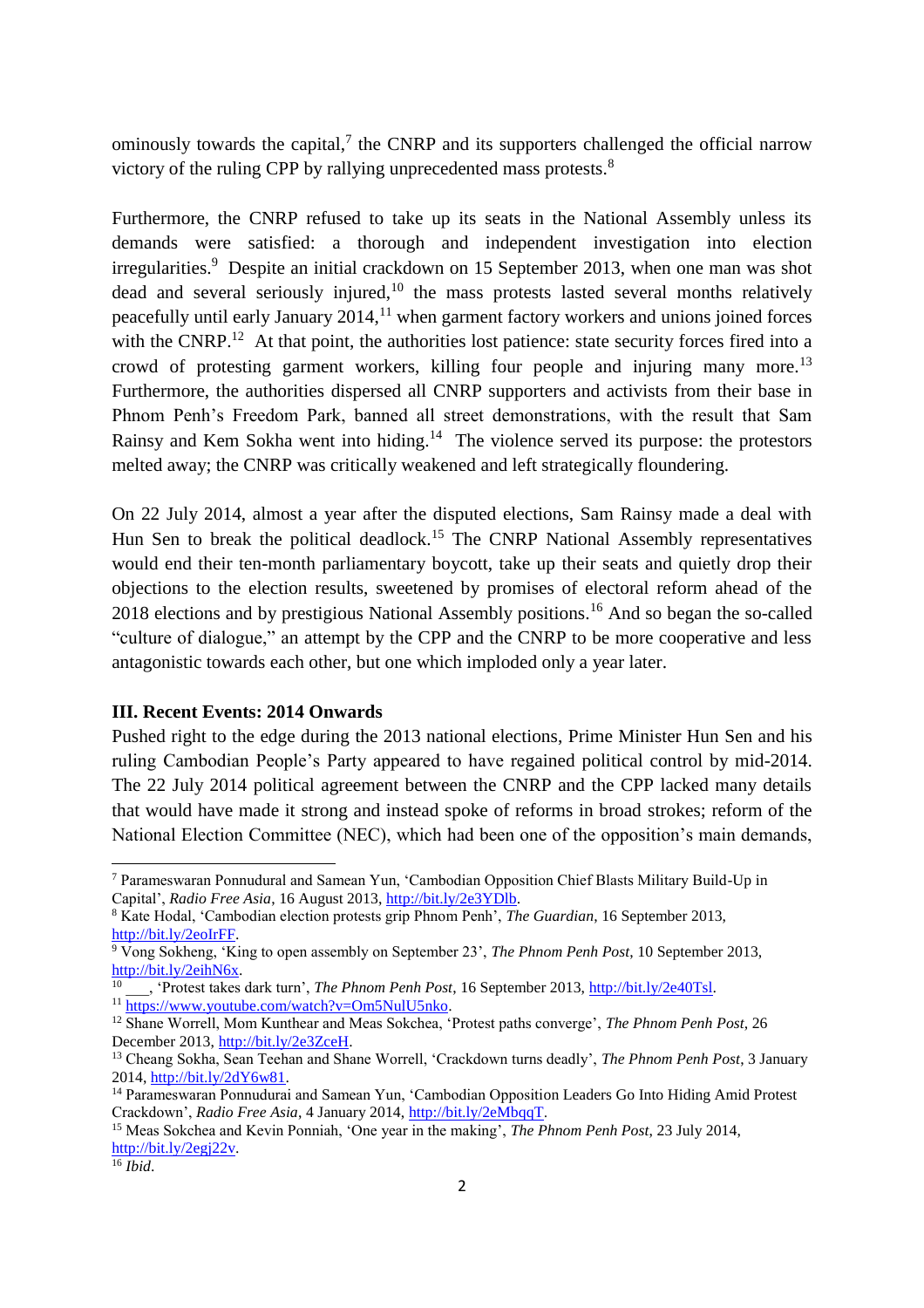was a far cry from true electoral reform that could have ensured free and fair elections in 2018.

In other words, the CPP managed to get the CNRP parliamentarians to take up their seats in the National Assembly, thus restoring credibility to the Cambodian government and to quell the street protests that had continued to plague the government since the elections, without sacrificing much. Yet, over the second half of 2015, an unexpected and aggressive crackdown against the CNRP started, which included violence, intimidation and judicial harassment. While on one hand, this crackdown was somewhat unexpected as it came with no warning or other obvious indication it was coming, mid-term crackdowns have been recurring throughout Cambodia's recent political history..

First, on 21 July 2015, CNRP activists were convicted of "insurrection" for taking part in anti-government protests in 2014.<sup>17</sup> Then, on 15 August 2015, a prominent Sam Rainsy Party Senator,<sup>18</sup> Hong Sok Hour, was arrested and imprisoned two days after being accused of treason by Hun Sen,<sup>19</sup> and was charged with forgery and incitement.<sup>20</sup> On 26 October 2015, two CNRP MPs, Nhay Chamroeun and Kong Saphea, were pulled from their cars outside the National Assembly, savagely beaten by thugs while the police looked on, and hospitalized with serious injuries.<sup>21</sup> Three of the perpetrators, all Cambodian military, were charged over the incident, $22$  while onlookers identified plain-clothes police and security guards as accomplices in the beatings, $^{23}$  and convicted on 27 May 2016 and given a four-year prison term, although they were released by November  $2016.<sup>24</sup>$ 

This act of violence occurred directly after mass protests erupted outside the National Assembly, as over a thousand people called for the ousting of CNRP Vice-President Kem Sokha as Vice President of the National Assembly.<sup>25</sup> The same day, a mob targeted Kem Sokha's house, hurling rocks and water bottles at it for hours while his wife hid indoors,

<sup>17</sup> Meas Sokchea, 'CNRP activists sentenced for "insurrection"', *The Phnom Penh Post*, 21 July 2015, [http://bit.ly/2dodro5.](http://bit.ly/2dodro5)

 $18$  The Sam Rainsy Party (SRP), led by Sam Rainsy, was one of two political parties that merged in 2012 to form the CNRP (also led by Sam Rainsy). As a Senator, Hong Sok Hour was elected on 29 January 2012, before the 2012 merger, and thus still represents the SRP.

<sup>19</sup> Cheang Sokha, 'Senator Hong Sok Hour arrested', *The Phnom Penh Post*, 15 August 2015, [http://bit.ly/2dXVTCb.](http://bit.ly/2dXVTCb)

<sup>&</sup>lt;sup>20</sup> Meas Sokchea, 'SRP's Sok Hour arrested', *The Phnom Penh Post*, 17 August 2015, http://bit.ly/2dx6nJk. <sup>21</sup> [https://www.youtube.com/watch?v=NIqa5Mad7Sc.](https://www.youtube.com/watch?v=NIqa5Mad7Sc)

<sup>&</sup>lt;sup>22</sup> Buth Reaksmey Kongkea, Khouth Sophak Chakrya and Shaun Turton, 'Three RCAF members charged for beatings', *The Phnom Penh Post*, 5 November 2015, [http://bit.ly/2egjf5u.](http://bit.ly/2egjf5u)

<sup>&</sup>lt;sup>23</sup> 'Joint Statement: ADHOC, CCHR, CCIM, CLEC, STT and LICADHO condemn violence against MPs', 27 October 2015[, http://bit.ly/2eqdqlK.](http://bit.ly/2eqdqlK)

<sup>24</sup> Mech Dara and Shaun Turton, 'MP attackers promoted', *The Phnom Penh Post*, 28 December 2016, [http://bit.ly/2i8qHED.](http://bit.ly/2i8qHED)

<sup>&</sup>lt;sup>25</sup> Khouth Sophak Chakrya, Charles Parkinson and Shaun Turton, 'Lawmakers beaten at National Assembly', *The Phnom Penh Post*, 27 October 2015, [http://bit.ly/2eqf86J.](http://bit.ly/2eqf86J)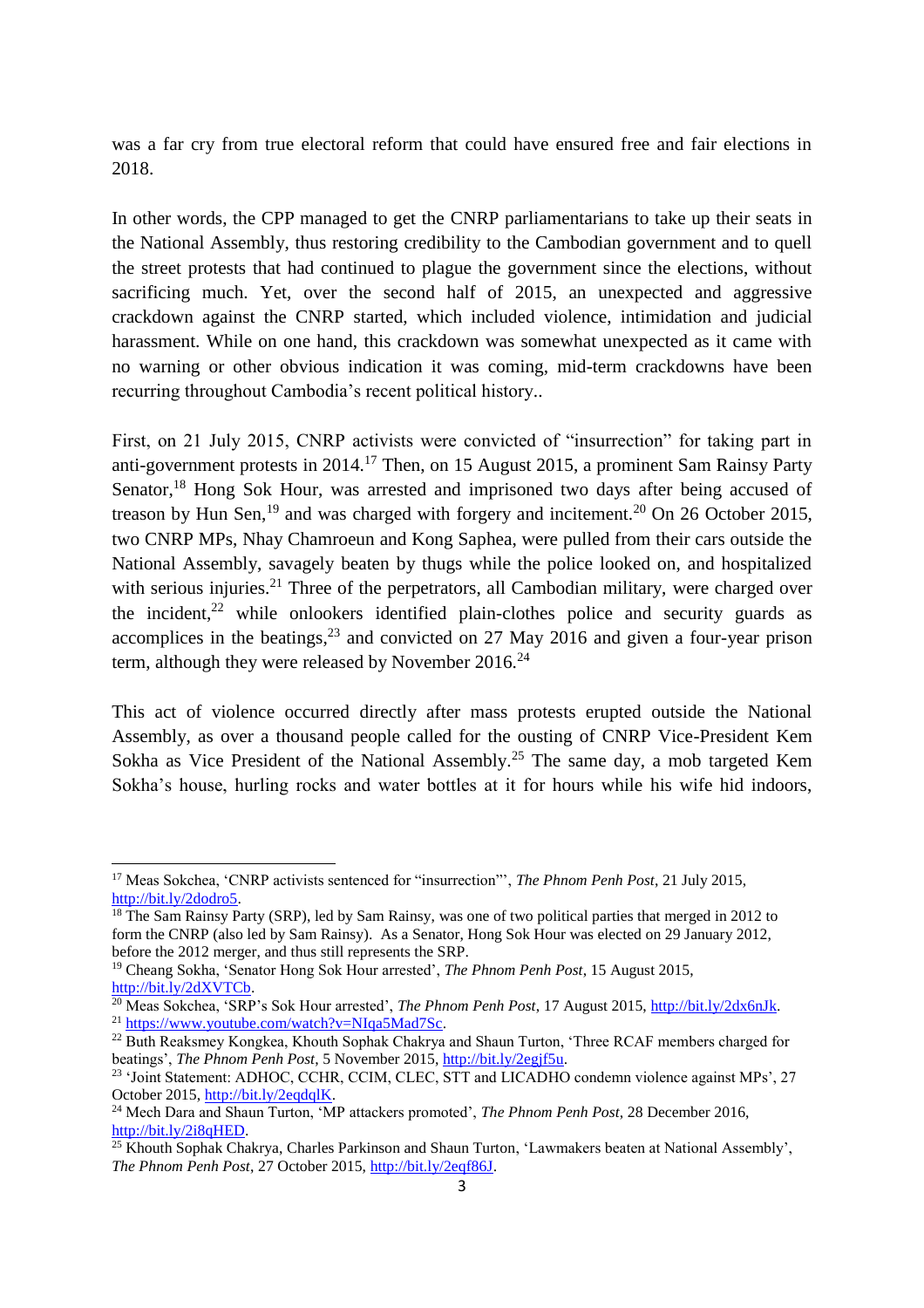fearing for her life.<sup>26</sup> When the police were telephoned to provide urgent assistance, they reportedly remained deaf to these pleas.<sup>27</sup> Four days later, Kem Sokha was indeed unseated as Vice-President of the National Assembly, after an all-CPP vote that was boycotted by the CNRP National Assembly members.<sup>28</sup>

Then, on 13 November 2015, CNRP leader Sam Rainsy was issued with an arrest warrant in connection with an old case brought by Foreign Minister Hor Namhong dating back to 2008.<sup>29</sup> The arrest warrant followed a war of words the previous day, 12 November 2015, when Hun Sen called Sam Rainsy the "*son of a traitor*"<sup>30</sup> – in reference to his father Sam Sary, a former minister of then-Prince Norodom Sihanouk.<sup>31</sup> Three days later, Sam Rainsy – who was abroad at the time and decided to stay after the warrant was issued – was stripped of his position as National Assembly representative, and with it, of his parliamentary immunity.<sup>32</sup>

That same week, on 20 November 2015, a now-exposed Sam Rainsy was hit with new provisional charges of being an accomplice to the crimes of forging a public document, using a forged document, and inciting serious turmoil, in connection with the aforementioned Hong Sok Hour case.<sup>33</sup> Then, on 1 December 2015, the Phnom Penh Municipal Court issued a further summons at the behest of National Assembly President Heng Samrin, ordering Sam Rainsy to clarify another politically provocative Facebook post that he made in November, and to appear for questioning on a new defamation charge. $34$ 

2016 has seen a similar flurry of legal action and threats of violence against the opposition. On 18 March 2016, new court summons were issued for Sam Rainsy in yet another lawsuit against him, this time over a complaint filed by CPP minister Som Soeun, whom Sam Rainsy had accused earlier that month of being involved in an alleged plan to hire poor people in India and Philippines to "like" Hun Sen's Facebook page in order to boost his popularity on

<sup>&</sup>lt;sup>26</sup> 'Joint Statement: ADHOC, CCHR, CCIM, CLEC, STT and LICADHO condemn violence against MPs', 27 October 2015.

<sup>27</sup> Meas Sokchea, Chhay Channyda and Charles Parkinson, '"World watching" inquiry', *The Phnom Penh Post*, 28 October 2015, [http://bit.ly/2e3Vwtd.](http://bit.ly/2e3Vwtd) 

<sup>28</sup> Shaun Turton and Chhay Channyda, 'Sokha stripped of National Assembly vice presidency', *The Phnom*  Penh Post, 30 October 2015, [http://bit.ly/2edwlmh.](http://bit.ly/2edwlmh)

<sup>29</sup> Phak Seangly and Shaun Turton, 'Arrest warrant issued for Rainsy', *The Phnom Penh Post*, 13 November 2015, [http://bit.ly/2dKXmKp.](http://bit.ly/2dKXmKp)

<sup>30</sup> Vong Sokheng, 'PM launches personal attack on Rainsy', *The Phnom Penh Post*, 13 November 2015, [http://bit.ly/2dxbRnb.](http://bit.ly/2dxbRnb)

<sup>31</sup> Joe Freeman, 'A life in opposition' (Book Review), *Asia Times Online*, 26 July 2013, [http://bit.ly/2egk9Py.](http://bit.ly/2egk9Py) 

<sup>32</sup> Chhay Channyda and Taing Vida, 'Rainsy stripped of lawmaker status', *The Phnom Penh Post*, 16 November 2015, [http://bit.ly/2eMf7wZ.](http://bit.ly/2eMf7wZ) 

<sup>33</sup> Phak Seangly and Stuart White, 'Fresh summons for Rainsy', *The Phnom Penh Post*, 21 November 2015, [http://bit.ly/2dxcey5.](http://bit.ly/2dxcey5) 

<sup>&</sup>lt;sup>34</sup> Vuthy Tha, Pagnawath Khun and Joshua Lipes, 'Cambodian Court Summons Sam Rainsy in New Defamation Case', *Radio Free Asia*, 2 December 2015, [http://bit.ly/2dKWjKn.](http://bit.ly/2dKWjKn)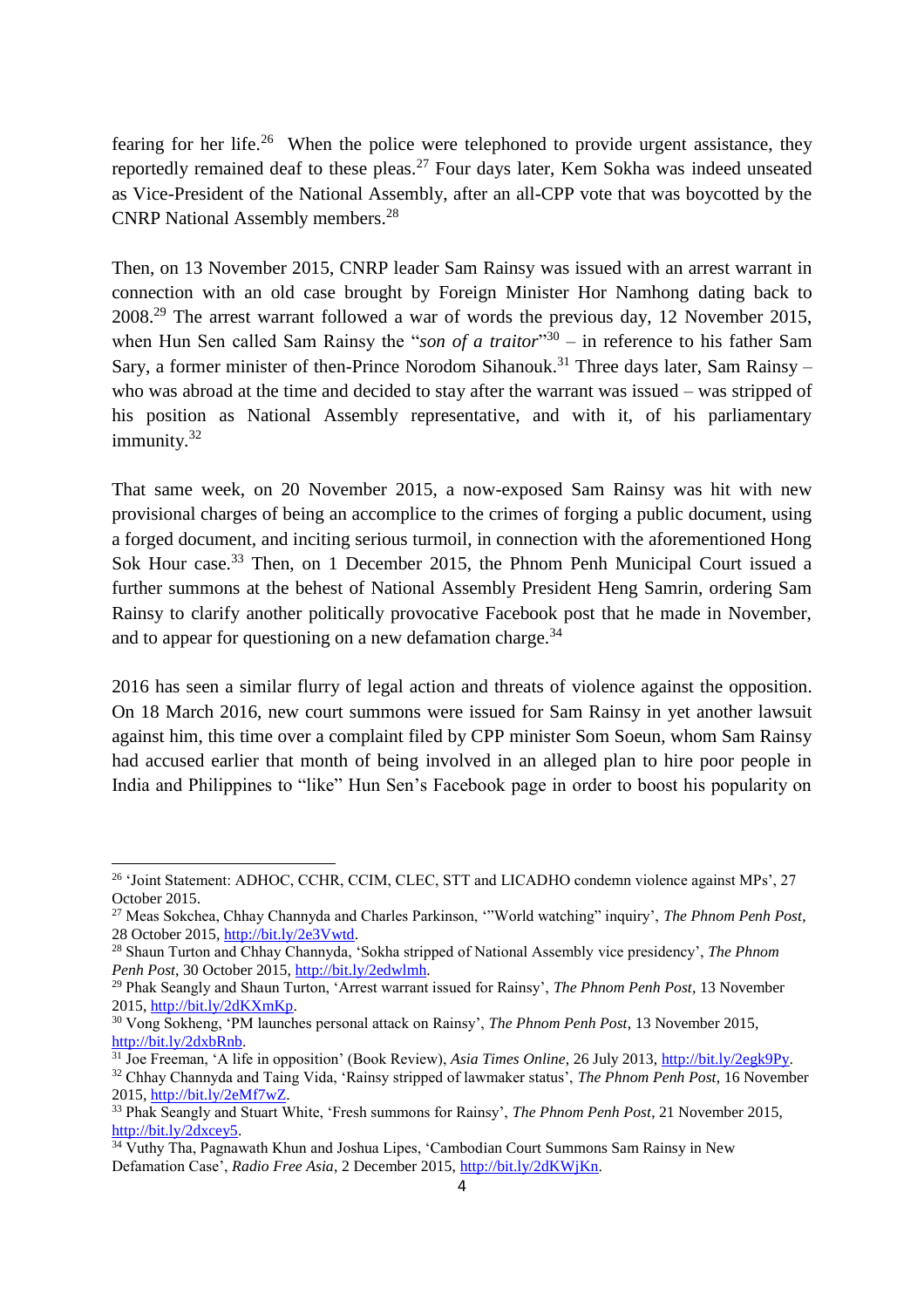the social media platform.<sup>35</sup> On 8 November 2016, he was convicted in the case and ordered to pay a \$2,500 fine and \$3,750 in compensation.<sup>36</sup>

Before that however, he had already been convicted of the defamation charges filed by Heng Samrin on 28 July 2016 and fined a staggering \$37,500 to pay in compensation to the latter.<sup>37</sup> On 1 August 2016, Hun Sen had also filed a defamation suit against Sam Rainsy – as well as against SRP Senator Thak Lany, who was convicted in mid-November  $2016^{38}$  – over the latter's comments that the government was behind the 10 July 2016 murder of political analyst Kem Ley.<sup>39</sup> Authorities have charged a former soldier by the name of Oeuth Ang with the premeditated murder of Kem Ley, who had been an outspoken critic of the government, and have said that the murder was a result of a \$3,000 owed by Kem Ley; this official version of events, however, has been harshly criticized by many.<sup>40</sup> And as 2016 came to close, on 27 December, Sam Rainsy – along with two of his Facebook administrators – was convicted and sentenced to five years in prison in relation to the Facebook post of Hong Sok Hour's video mentioned above.<sup>41</sup>

Meanwhile, CNRP Vice-President Kem Sokha has also come under renewed attacks throughout 2016, starting with the release of audio recordings in early March that allegedly featured Kem Sokha speaking with an alleged mistress.<sup>42</sup> The woman's voice was identified early on as Khem Chandaraty, a hair salon worker, who initially denied she had ever had an affair with Kem Sokha and had sought assistance from ADHOC staff.<sup>43</sup> However, on 20 April, Khem Chandaraty changed her story and admitted to being Kem Sokha's mistress,<sup>44</sup> and several days later, turned on her lawyers and accused them of having bribed her to deny the affair.<sup>45</sup> By 2 May, four ADHOC staff, former ADHOC staff and current NEC Deputy Secretary General Ny Chakrya, and a UN OHCHR staff were charged and, by the next day,

<sup>35</sup> Kuch Naren, 'Sam Rainsy Summoned to Court Over Facebook Lawsuit', *The Cambodia Daily*, 19 March 2016, [http://bit.ly/2ePxvVu.](http://bit.ly/2ePxvVu)

<sup>36</sup> Vuthy Huot, 'Cambodian Court Finds Opposition Leader Guilty of Defamation', *Radio Free Asia*, 8 November 2016[, http://bit.ly/2j2qHpo.](http://bit.ly/2j2qHpo)

<sup>37</sup> Niem Chhen and Ananth Baliga, 'Sam Rainsy hit with guilty verdict for Samrin defamation suit,' *The Phnom*  Penh Post, 29 July 2016, http://bit.ly/2ibdIgA.

<sup>38</sup> Niem Chhen and Shaun Turton, 'Senator sentenced to 18 months for linking PM to Ley murder', *The Phnom*  Penh Post, 18 November 2016, [http://bit.ly/2iYDadh.](http://bit.ly/2iYDadh)

<sup>39</sup> Chandara Yang and Tha Thai, 'Murder Accusations Cause Cambodia's Hun Sen to Seek Redress in Court,' Radio Free Asia, 1 August 2016, [http://bit.ly/2egj2A2.](http://bit.ly/2egj2A2)

<sup>40</sup> *Ibid.* 

<sup>41</sup> Lay Samean and Erin Handley, 'Rainsy, 2 others get five years', *The Phnom Penh Post*, 28 December 2016, [http://bit.ly/2iyYVxd.](http://bit.ly/2iyYVxd)

<sup>&</sup>lt;sup>42</sup> Bun Sengkong, 'Recordings hint at CNRP deputy leader Sokha's infidelity', *The Phnom Penh Post*, 2 March 2016, [http://bit.ly/2eW0O8I.](http://bit.ly/2eW0O8I)

<sup>43</sup> Niem Chheng, 'Mom Srey' denies Sokha affair', *The Phnom Penh Post,* 10 March 2016, [http://bit.ly/2fjaEmj.](http://bit.ly/2fjaEmj)

<sup>44</sup> Lay Samean, 'Sokha's alleged mistress 'changes her story' in court appearance', *The Phnom Penh Post,* 20 April 2016[, http://bit.ly/2dSiTov.](http://bit.ly/2dSiTov)

<sup>45</sup> Lay Samean and Shaun Turton, 'Alleged mistress files complaints against Sokha, Adhoc', *The Phnom Penh Post,* 25 April 2016, [http://bit.ly/2e0ehI1.](http://bit.ly/2e0ehI1)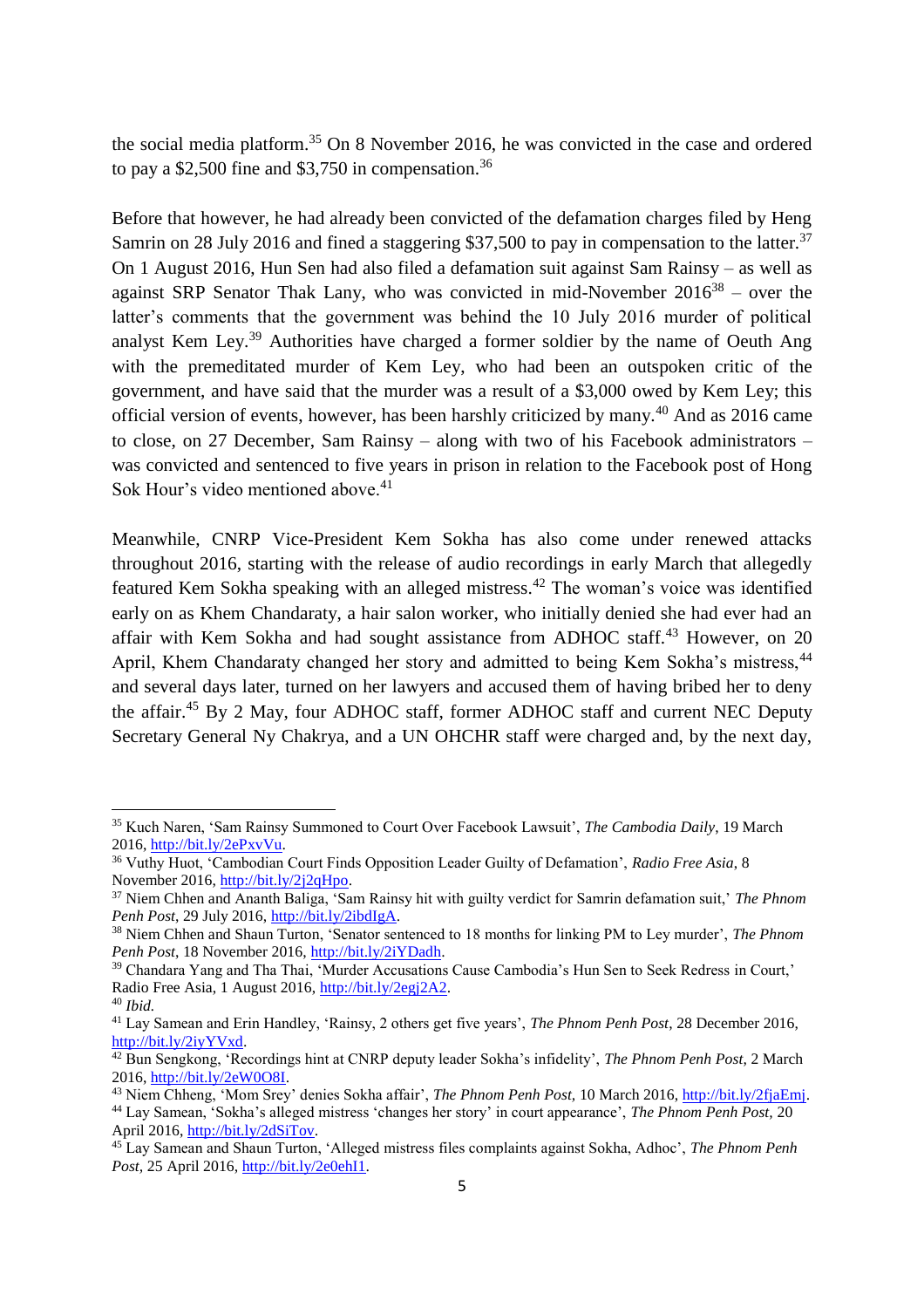sent to Prey Sar prison (with the exception of the OHCHR staffer, whom the UN claims has immunity from prosecution).<sup>46</sup>

In early September, Kem Sokha was sentenced in absentia to five months in prison for failing to appear in court.<sup>47</sup> Until early December 2016, he stayed inside the CNRP headquarters, save for a couple of hours in October to register for the elections, fearing arrest and violence.<sup>48</sup> Although a November Appeal Court decision rejected an appeal by Kem Sokha's lawyer to overturn the conviction,  $49$  he was granted a Royal Pardon – at the request of Hun Sen – on 2 December 2016, which cleared him of the charges of failing to appear in court.<sup>50</sup>

Finally, the most recent case is that of CNRP lawmaker Um Sam An, who was sentenced to two and a half years in prison on 10 October 2016, in relation to Facebook posts he made criticizing the government for allegedly ceding territory to Vietnam by using incorrect border demarcation maps.<sup>51</sup> Sam An had been charged in April 2016, despite the posts having been made the previous year, raising further concerns that the case was pursued for political aims.

On 12 October 2016, the Council of Ministers issued a directive banning all airlines from selling tickets to Sam Rainsy – who has not returned to Cambodia since the first charges were brought in November 2015 – to return to Cambodia, and warned that planes carrying him could be turned around; it further banned Sam Rainsy from entering the country through other means, including by forbidding immigration officers from letting him through.<sup>52</sup>

#### **IV. Political Strategies**

To many observers, Cambodian politics – and the strategies employed by the main political parties – are often nonsensical and contradictory to their objectives. While there is some truth to that perception, the tactics employed by the parties are in fact, in most cases, thought-out and deliberate. The following section provides a brief overview of the strategies employed by the two main political parties: the CPP and The CNRP.

The Cambodian People's Party

<sup>46</sup> Lay Samean and Ananth Baliga, 'Rights workers, two others 'bribed witness', court says; UN holds firm', *The Phnom Penh Post*, 3 May 2016[, http://bit.ly/2f57ZIe.](http://bit.ly/2f57ZIe)

<sup>47</sup> Brooks Boliek, 'Cambodian Court Sentences Opposition Leader Kem Sokha to Five Months in Jail', *Radio Free Asia,* 9 September 2016, [http://bit.ly/2dSlJtq.](http://bit.ly/2dSlJtq)

<sup>48</sup> Mech Dara and Alex Willemyns, 'Sokha leaves CNRP HQ to register, raising hopes of thaw', *The Phnom*  Penh Post, 6 October 2016, [http://bit.ly/2f1LmWb.](http://bit.ly/2f1LmWb)

<sup>49</sup> Niem Chheng, 'Kem Sokha appeal of jail sentence falls flat', *The Phnom Penh Post*, 7 November 2016, [http://bit.ly/2fvYnGt.](http://bit.ly/2fvYnGt)

<sup>50</sup> Mech Dara, 'Breaking: Royal pardon for Kem Sokha', *The Phnom Penh Post,* 2 December 2016, [http://bit.ly/2jo5pyW.](http://bit.ly/2jo5pyW)

<sup>51</sup> Niem Chheng, 'Sam An sentenced to jail', *The Phnom Penh Post,* 11 October 2016, [http://bit.ly/2eigVi4.](http://bit.ly/2eigVi4) <sup>52</sup> Touch Sokha, 'It's real exile now, says Rainsy', *The Phnom Penh Post*, 24 October 2016, [http://bit.ly/2dBIXiD.](http://bit.ly/2dBIXiD)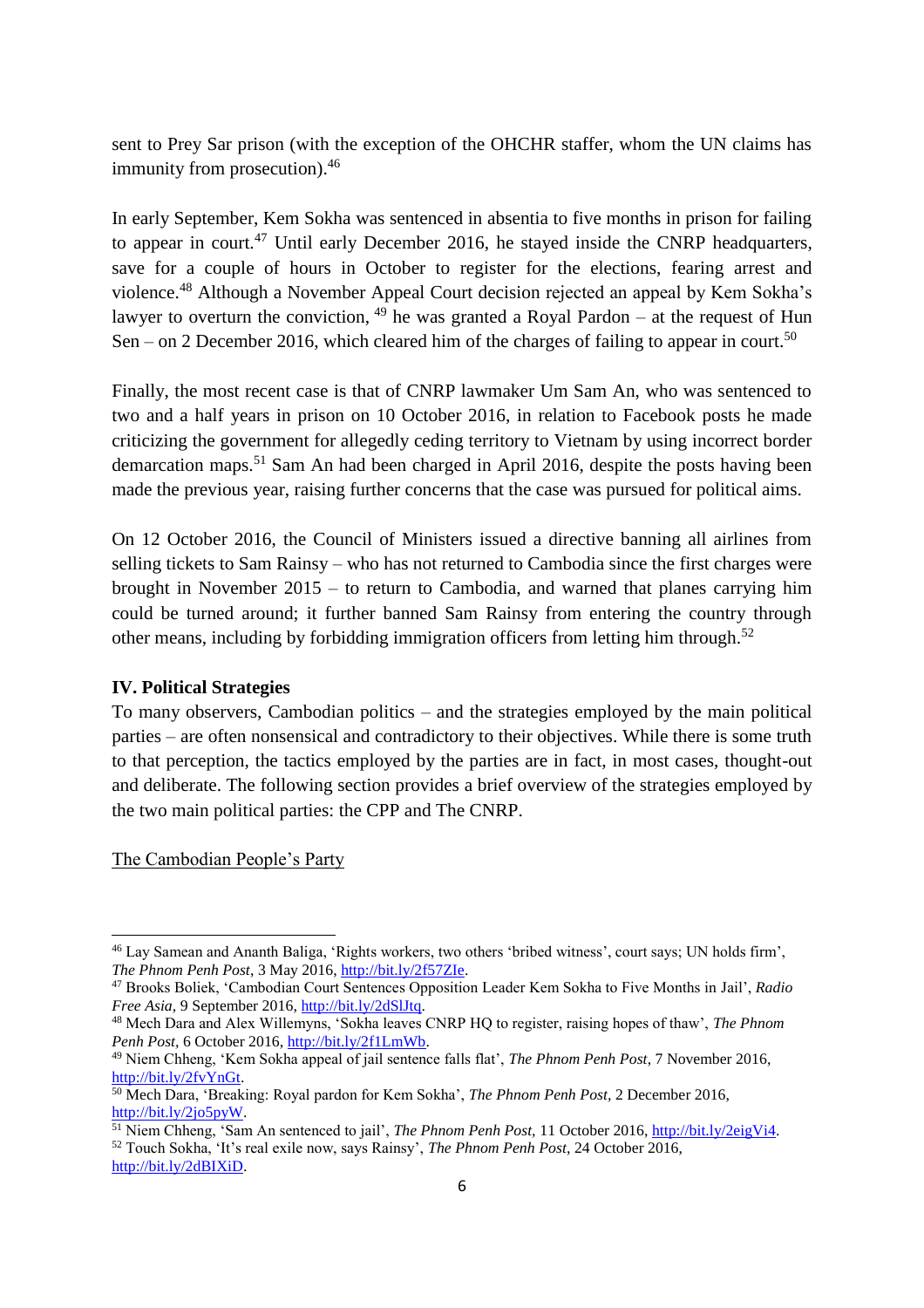The 2013 elections were a game-changer. Despite alleged election irregularities and an uneven campaign playing field,<sup>53</sup> the CNRP mounted a serious challenge against the CPP – first at the polling stations and then on the streets of Phnom Penh. The CPP cannot afford to be so blasé again. Yet, since 2013, the CPP seems to have struggled to devise a coherent and consistent strategy to navigate its way through the various factors, challenges, threats and seismic shifts that have defined Cambodian politics since the 2013 elections.

Initially, immediately following the 2013 elections, the CPP's strategy was to attempt to reestablish control by undermining the CNRP and forcing the protestors off the streets of Phnom Penh as quickly as possible, while using as little force and spilling as little blood as possible. After reasserting full control in January 2014, the CPP could then afford to enter into talks with a drastically weakened and diminished opposition. This move not only improved the CPP's image in the eyes of the people following the January 2014 shootings, but also served to neutralize the opposition still further. This was short-lived however, and by mid-2015 the ruling party returned to its old tricks. Rather than continue down the more progressive path charted in 2014, the CPP has re-asserted its authority and reverted to tried and trusted tactics.

However, the CPP's strategy to weaken the opposition through the courts has been accompanied by other tactics similarly aimed at undermining their influence countrywide. For instance, the CPP is welcoming new political parties that can divide, challenge or neutralize the CNRP.<sup>54</sup> Even purely independent parties are a welcome presence on the political scene, as far as the CPP is concerned.<sup>55</sup> It is also working to attract the Cambodian diaspora – particularly in the United States, France and Australia.

The CPP is also trying to rally votes by actually making an effort to solve some of the country's most urgent issues; some of the reforms that have been undertaken over the past few years are based on real policy decisions. In the same vein, the CPP has increasingly been focusing efforts to attract the support of the youth, which was the CNRP's core support base in 2013. Hun Sen himself has recently turned to Facebook,<sup>56</sup> which he increasingly uses to present a friendlier, "normal guy" image to the public, and has supported his youngest son, Hun Many, as the face of the new CPP. For more than two years, Hun Many – head of the CPP-aligned Union of Youth Federations of Cambodia – has been engaging with Facebook

<sup>53</sup> The Committee for Free and Fair Elections in Cambodia (COMFREL), 'Democracy, Elections and Reform in Cambodia' (2013 Annual Report), Phnom Penh, April 2014, pp.18-22[, http://bit.ly/2e1To2Z.](http://bit.ly/2e1To2Z)

<sup>54</sup> Aun Pheap, 'Former CPP Lawmaker Announces Plans to Form New Party', *The Cambodia Daily*, 26 November 2015[, https://www.cambodiadaily.com/news/former-cpp-lawmaker-announces-plans-to-form-new](https://www.cambodiadaily.com/news/former-cpp-lawmaker-announces-plans-to-form-new-party-101299/)[party-101299/.](https://www.cambodiadaily.com/news/former-cpp-lawmaker-announces-plans-to-form-new-party-101299/)

<sup>55</sup> David Hutt, 'Gang of four: Cambodia's new political parties', *Southeast Asia Globe*, 1 October 2015, [http://bit.ly/2dC8NGj.](http://bit.ly/2dC8NGj)

<sup>56</sup> [https://www.facebook.com/hun. sencambodia/?fref=ts.](https://www.facebook.com/hunsencambodia/?fref=ts)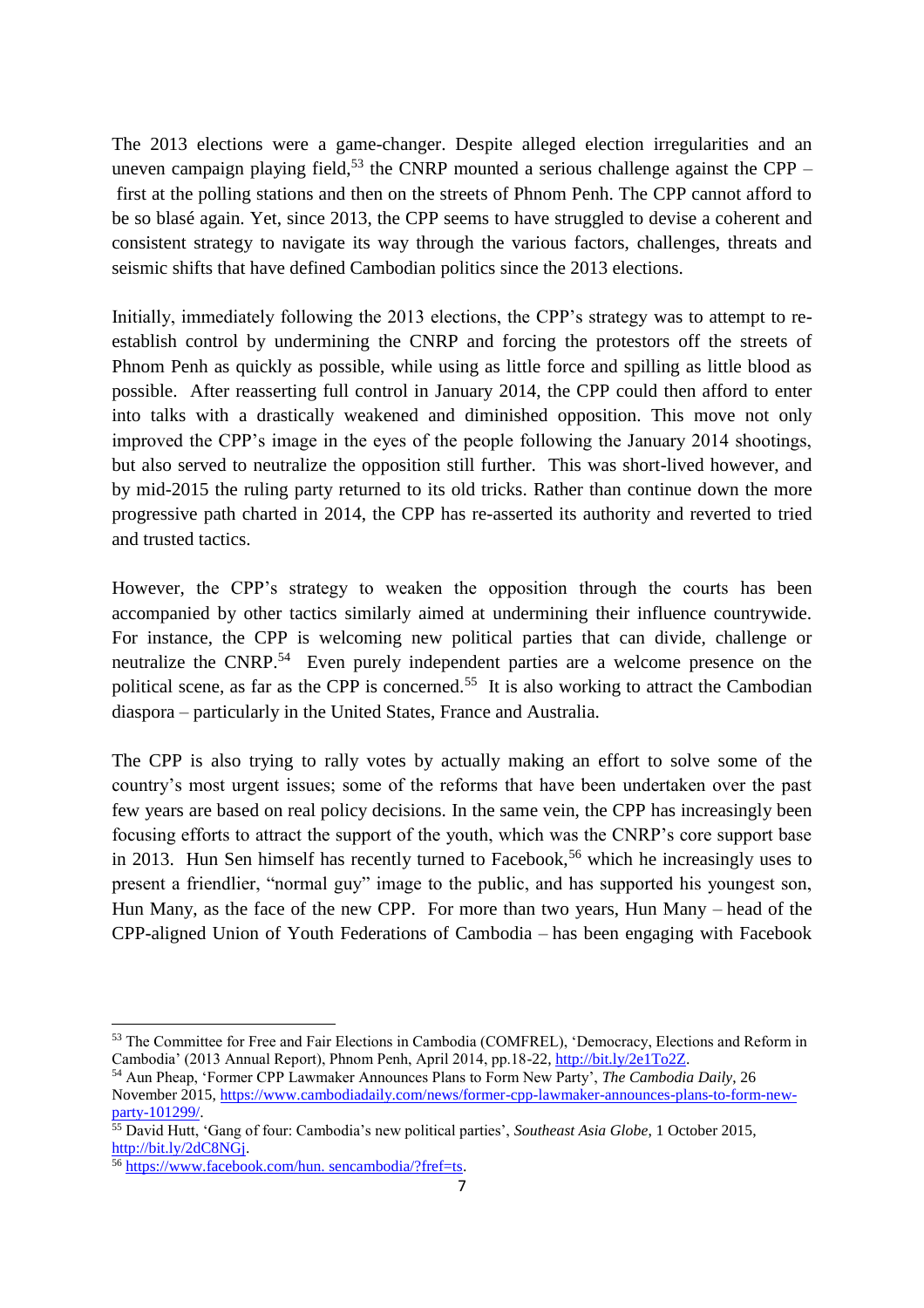groups and youth groups, to try to present the CPP message in a sympathetic light and to listen to the concerns and ideas of such groups.<sup>57</sup>

At the same time, the CPP has slowly been building its support from China over the years, who now spends millions each year in direct aid to the government. During an October 2016 visit to Cambodia by the Chinese premier Xi Jinping, some 31 agreements between the two countries were signed, including a deal to erase almost \$90 million in debt and a \$15 million military aid package.<sup>58</sup> And as China's economic and political support to Cambodia grows, the need to appease foreign donors through reforms is less and less important.

The CPP must understand that times have changed with the 2013 elections. It must admit that there is a democratic youth movement, inexorably gathering strength, that sooner or late will demand and achieve change. By continuing down its current path of "old politics", the CPP risks further distancing itself from the demands, wishes and vision of the people.

#### The Cambodia National Rescue Party

Sam Rainsy, under the banner of the SRP, has always used populist rhetoric to galvanize its grassroots support. Similarly, Kem Sokha's rise in popularity was also heavily due to comments related to Vietnam. Soon after the merger between the SRP and the HRP, the new party continued along the path the SRP had set out, and party leaders continued to stir up historical animosity towards Vietnam and the ethnic Vietnamese population in Cambodia as one of its main tactics.<sup>59</sup> In doing so, the CNRP is pandering to political, historical, emotional and psychological scars and complexes. Its leaders continually try to undermine the CPP using regressive, politically explosive and racist rhetoric.<sup>60</sup> They repeatedly emphasize CPP links both with the despotic Khmer Rouge regime of the 1970s and with Vietnam.<sup>61</sup>

As despicable as it may be, however, the CNRP's anti-Vietnamese rhetoric has proven to be incredibly successful with many of its supporters. Yet it is not without risks. Over and over again, Vietnamese people and businesses – or sometimes even those simply suspected of being Vietnamese – are targeted during protests. During the early January 2014 protests on Veng Sreng Boulevard, observers and journalists noted that the protestors were shouting racial epithets as they looted and destroyed Vietnamese-owned businesses along the street.<sup>62</sup>

<sup>57</sup> Kevin Ponniah, 'Hun Many opens up to criticism', *The Phnom Penh Post*, 11 June 2014, [http://bit.ly/2eC4wCi.](http://bit.ly/2eC4wCi) 

<sup>58</sup> Sopheng Cheang/AP, 'China forgives \$90 million debt owned by Cambodia', *The Washington Post*, 13 October 2016[, http://wapo.st/2f7wdTA.](http://wapo.st/2f7wdTA)

<sup>59</sup> Kevin Ponniah, 'Anti-Vietnam talk by CNRP "alarms" envoy', *The Phnom Penh Post*, 17 January 2014, [http://bit.ly/2emTHmx.](http://bit.ly/2emTHmx)

<sup>60</sup> Peter Tan Keo, 'Violence begets violence in Cambodia', *Asia Times Online*, 17 January 2014, [http://bit.ly/2emc6Eo.](http://bit.ly/2emc6Eo) 

 $61$  *Ibid.* 

<sup>62</sup> Julia Wallace and Neou Vannarin, 'Cambodia protests unmask anti-Vietnam views', *Al Jazeera*, 24 January 2014, [http://bit.ly/2ePbger.](http://bit.ly/2ePbger)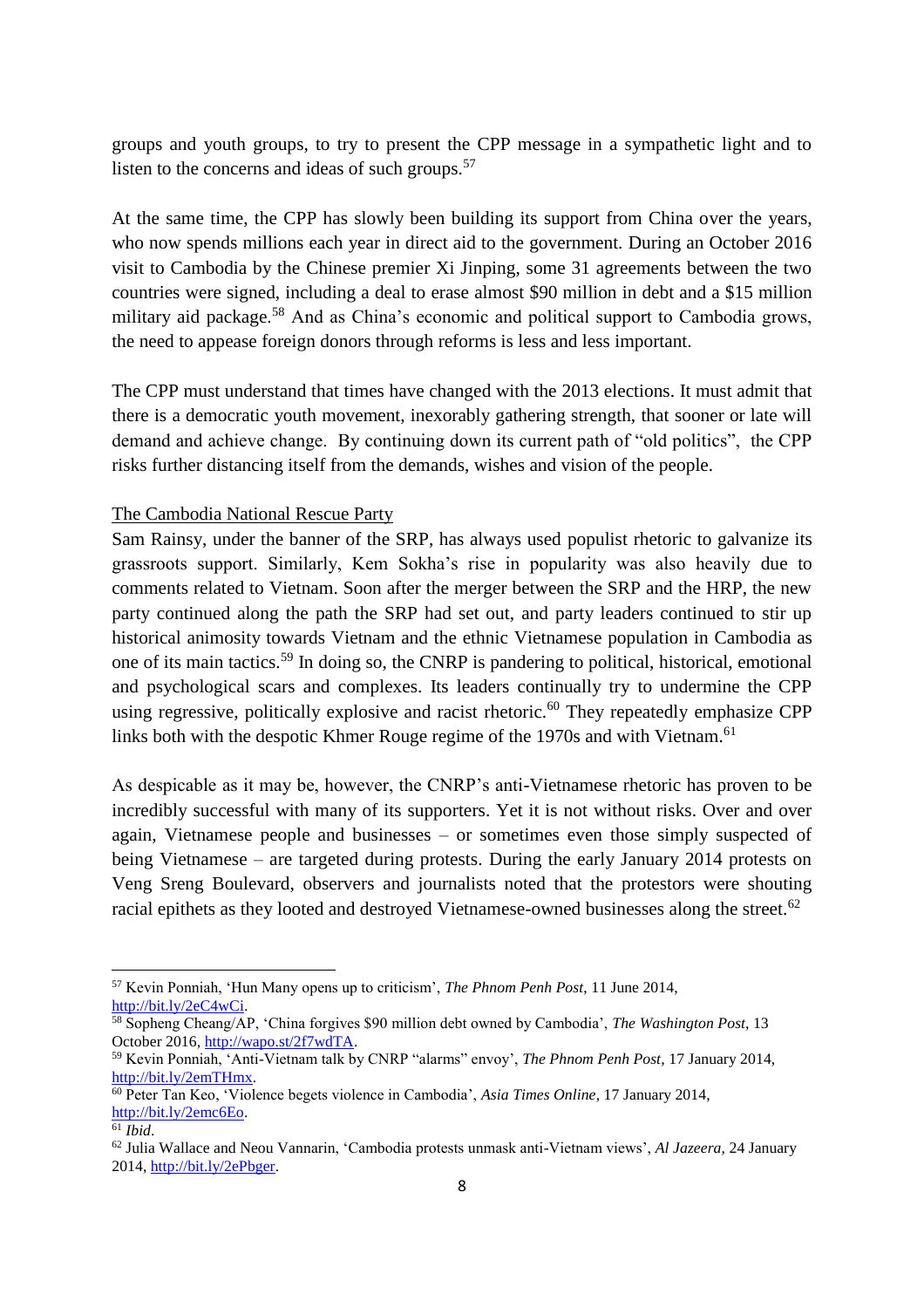The CNRP's other principal strategy appears to be to recreate 2013, only bigger and better. Furthermore, Sam Rainsy is naively banking on Hun Sen repeating his moves from 2013 in initiating a royal pardon. Given the way that the 2013 elections then played out, it would be a surprise if Hun Sen were to tread the same dubious path.

In a country where an ever-increasing percentage of the population has access to the Internet and is linked through social media networks, the use of these tools to galvanize support is increasingly important, and the CNRP has, from the start, and to this day, capitalized on that. Starting with the mass protests in 2013 and 2014, CNRP leaders used social media to mobilize their support base and to engage the new crop of Cambodian voters: the youth.

Moreover, since the 2013 national elections, the CNRP has resorted to boycotting the National Assembly several times – at times due to legitimate security concerns. In practice however, boycotting the National Assembly has achieved very little: with their absolute parliamentary majority, CPP National Assembly representatives are able to push through any legislation that they want.<sup>63</sup> It is, however, quite understandable that CNRP National Assembly representatives have been unwilling to attend parliamentary sessions given the violence that was meted out to the two CNRP National Assembly members, Nhay Chamroeun and Kong Saphea.<sup>64</sup>

Finally, faced with occasional criticism over their lack of substantive policy, the CNRP has, over the past several years, made some attempts to develop more concrete policy solutions to Cambodia's problems and to position themselves as a viable governing alternative to the CPP. In early August 2016, the CNRP announced it was in the process of creating a "shadow cabinet" of lawmakers that would serve as alternative government ministers, an announcement which came in the heels of the release of a draft 67-page manifesto in response to criticism over the party's lack of substantive policies.<sup>65</sup> While these moves are a welcome development, it remains to be seen whether this will result in concrete changes in how the party behaves.

Meanwhile, the CNRP continues to capitalize on the support it receives from the Cambodian Diaspora – particularly that in the United States and Australia – who provide much of the party's funds. The CNRP spends significant time and energy in catering to the demands of the Diaspora to keep this funding alive, which partly explains the CNRP's obsession with Vietnam and the border issues – issues which are important to the Diaspora. The CNRP also benefits from strong support from the international community – although the extent to which that support translates into political leverage on the ground is debatable. Sam Rainsy and

<sup>63</sup> Vong Sokheng and Charles Rollet, 'Assembly passes budget as CNRP boycotts vote', *The Phnom Penh Post*, 1 December 2015, [http://bit.ly/2dpwfZb.](http://bit.ly/2dpwfZb)

<sup>64</sup> [https://www.youtube.com/watch?v=NIqa5Mad7Sc.](https://www.youtube.com/watch?v=NIqa5Mad7Sc)

<sup>65</sup> Alex Willemyns and Sek Odom, 'Opposition Unveils Plans for Shadow Cabinet', *The Cambodia Daily*, 10 August 2016, [http://bit.ly/2eWcsxk.](http://bit.ly/2eWcsxk)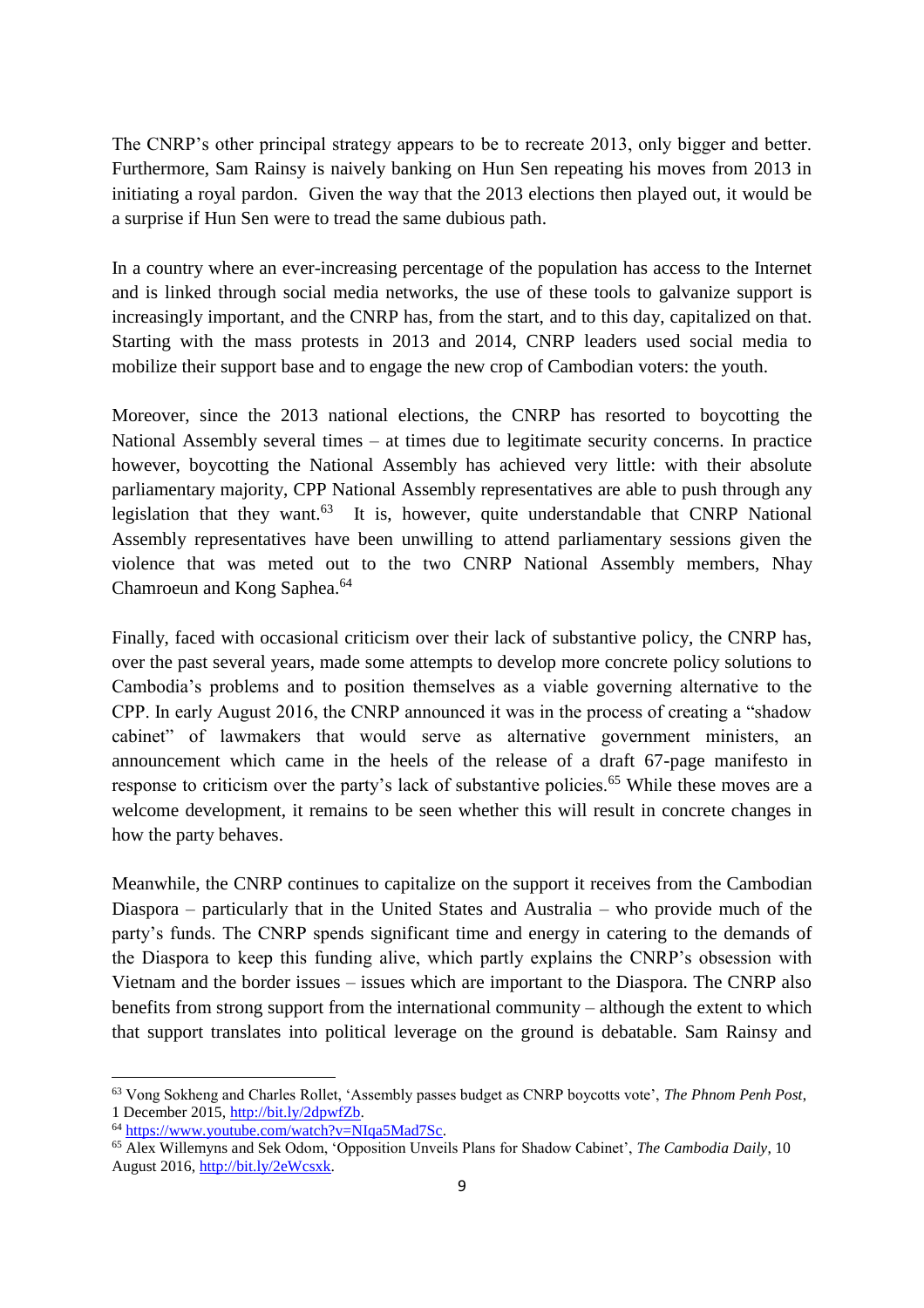other CNRP leaders have spent considerable time and energy over the years in touring Western capitals and pleading their case to foreign governments, who in turn issue, at times, strongly worded statements condemning the CPP's targeting of the opposition.

The CNRP has a lot of ground to make up to start competing with the CPP on policy ground and presenting itself as a viable government-in-waiting. Indeed, the CNRP has disappointed many of its followers since the surge of hope and expectation in 2013, which risks dashing the hopes of the people and the youth while alienating its support base, especially in light of the new political parties, such as the Grassroots Democracy Party and the Beehive Social Democratic Party, that have sprung up during the course of 2015.<sup>66</sup>

### **V. Risks**

 $\overline{a}$ 

In abandoning the Culture of Dialogue, both leaders have turned back the clock, playing parts that they have played for years, which is not doing Cambodian democracy any favors. Furthermore, the political elite is increasingly out of touch with the electorate, while serious policy debate is being neglected. Yet more and more Cambodians risk feeling marginalized if politicians continue to avoid serious policy discussions about critical issues.

The Cambodian youth, who mobilized in 2013, armed with smartphones and innovative social media apps, still want more policy debate and political accountability. Unless risks are acknowledged, strategies recalibrated, and policy platforms established, the groundswell of public opinion– particularly among urban dwellers and the youth – could very likely mean another wave of protests, political upheaval and violence around the 2018 elections.

The risks of a continuation of the status quo are manifold. The more disenfranchised and marginalized people feel, the more likely there are to be mass protests or general strikes, as frustration and anger well up again. Following the 2013 elections, people expect their voices to be heard, their views to be taken into account. While a blanket of fear has shrouded the country yet again, it is now becoming increasingly difficult to go back. People had a taste of freedom, and if people feel that they have been unfairly deprived of political representation – or that their representatives are not willing to act on their behalf – there is a significant risk that anger will bubble up again in the absence of hope.

Almost inevitably, anger leads to violence, especially in a country like Cambodia, where the authorities have proven themselves willing to use force, both officially by security forces and unofficially.. Another risk is that the public and any protestors resort to violence. That is precisely why it is in the interests of the government not to keep the lid on the situation for too long, as pressure will eventually build to a dangerous level. People need the hope of free and fair elections, of political parties who represent them and their interests, and the overall democratic process.

<sup>66</sup> David Hutt, 'Gang of four: Cambodia's new political parties', *Southeast Asia Globe*, 1 October 2015, [http://bit.ly/2dC8NGj.](http://bit.ly/2dC8NGj)